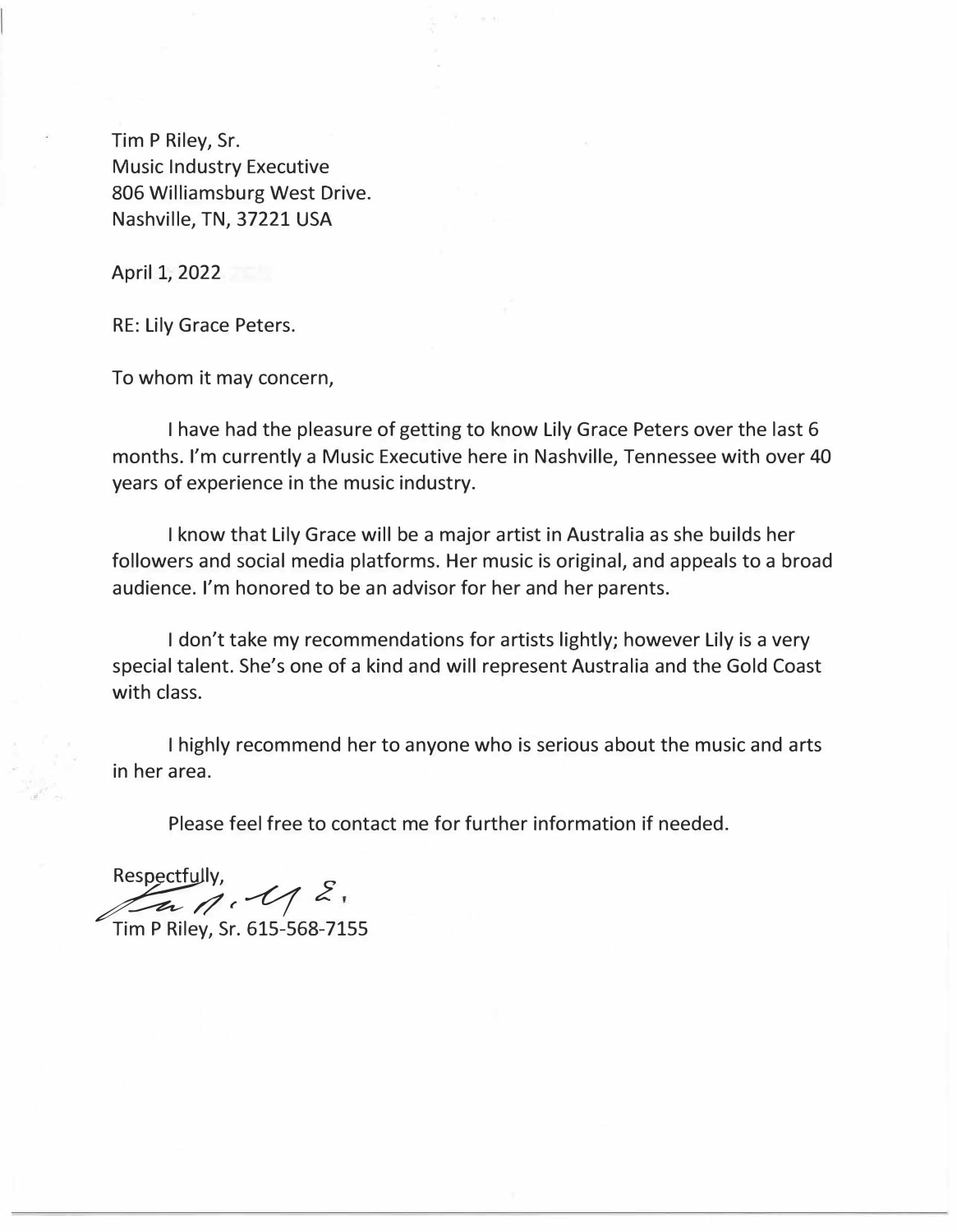

## TO WHOM IT MAY CONCERN

Country music singer-songwriter Lily Grace is a 16-year-old rising Gold Coast artist. I have had the pleasure of watching this exciting new talent's profile develop over the past few years and I am currently working with Lily on a national publicity campaign for her latest single 'The Two Of Us Meet'.

Lily is extremely dedicated to her craft from songwriting, to recording to branding and promotion. Every single she releases, she is extremely well prepared with a solid plan of goals that she would like to achieve.

I have watched Lily's profile grow considerably since the release of her debut single 'Annie June', a duet with iconic country music artist James Blundell. Lily has consistently been extremely well received at radio across the country with adds on major stations such as KIX Country and ABC Country as well as other major stations and community stations. She has enjoyed the full support of Gold Coast radio including ABC Gold Coast and Juice FM as well as street magazine Blank GC and the Gold Coast Bulletin.

Regularly performing on the Gold Coast, Lily has supported such artists as Amber Lawrence, Catherine Britt, James Blundell and Tania Kernaghan as well as being added to the 2021 line-up of premier event Groundwater Country Music Festival performing on one of the main stages. Mid 2021 saw Lily Grace co-headline sold out shows with James Blundell in SE QLD including Brisbane, Toowoomba, and the Gold Coast, and more recently her own headliner shows to Rockhampton and Townsville.

Over the next 12 months, Lily Grace plans to record, release and promote new music which would be aimed at increasing her profile locally and nationally and would provide her with a solid platform to reach a wider audience. Long term goals would be to transition to a full-time music career after completing her education in 2023, and work towards an album release and performance opportunities including Queensland festivals.

With Lily's incredible work ethic, talent, and determination to succeed, I have no hesitation in recommending her to support her application. Lily is a delight to work with, an incredible selfpromotor of her music and has a successful way of engaging audiences wherever she performs or shares her music. She is a wonderful role model for the younger generation.

Please feel free to contact me for any further information.

Kind regards

mabay

Karen Lindsay Little Sparrow PR https://www.littlesparrowpr.com karen@littlesparrowpr.com (0437) 720 825